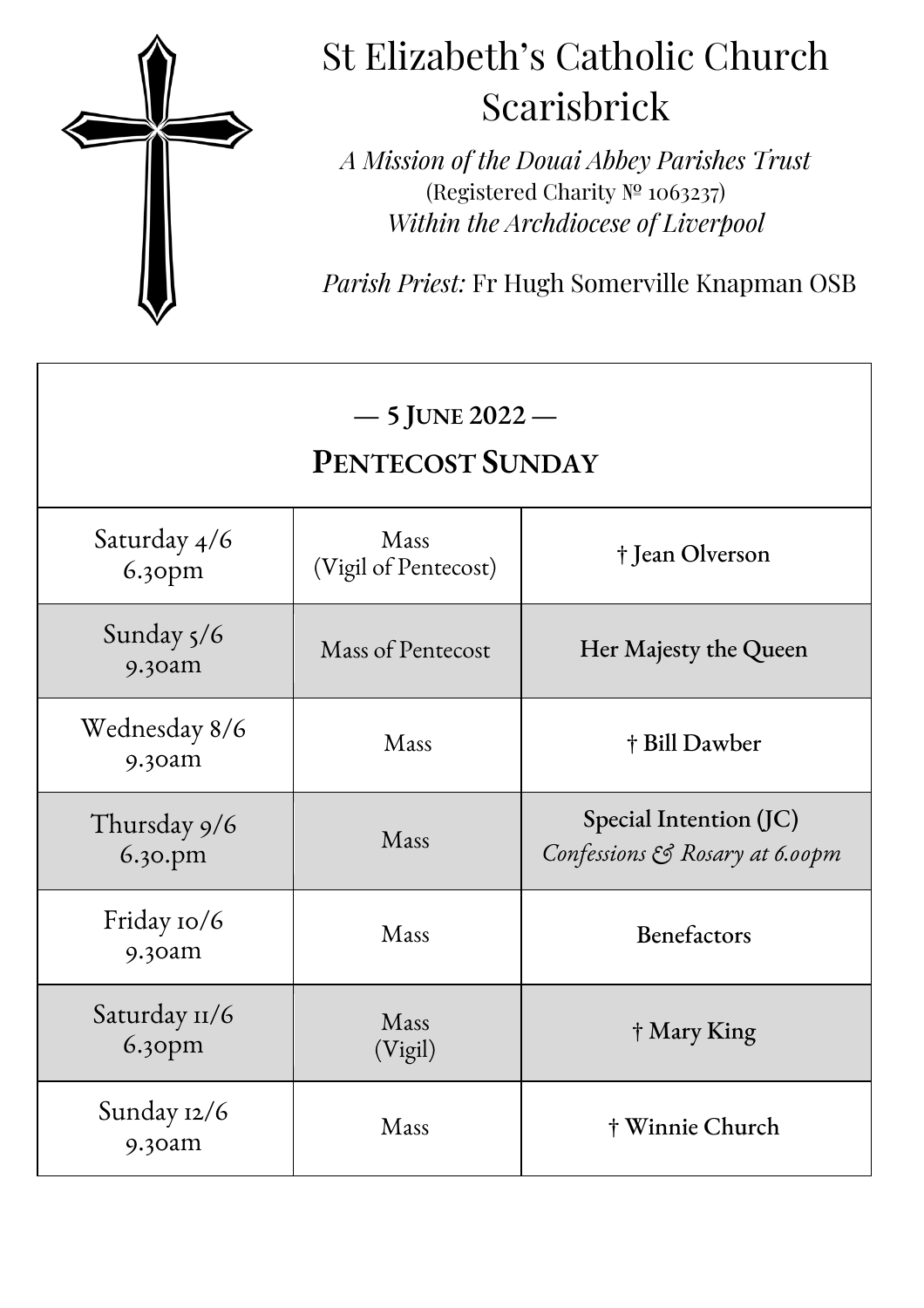### **From the Pastor's Desk**

HIS SUNDAY WE HAVE A DOUBLE-WHAMMY to celebrate. On the one hand we have the annual celebration of Pentecost 50 days after Easter. On the other, we have the once-in-a-lifetime—and probably what will be the only ever—celebration of 70 HIS SUNDAY WE HAVE A DOUBLE-WHAMMY to celebrate. On the one hand we have<br>the annual celebration of Pentecost 50 days after Easter. On the other, we have the<br>once-in-a-lifetime—and probably what will be the only ever—celebr media you will almost certainly hear little, if anything, about Pentecost. However, you will be swamped with media coverage of the happy jubilee.

The reason for this disparity lies to a great degree in what I have written above: one event happens every year, the other is unique. We could also add that one is a very churchy feast while the other is something the whole nation can, and should, celebrate. Certainly, I shall be quietly celebrating Queen Elizabeth's remarkable achievement. She has remained a rock of stability and assurance, an exemplar of duty and commitment and faith, through the dizzying and shattering changes in the world throughout her 70 years on the throne, and before as well. Has the Church—not just popes, cardinals, bishops, and clergy but all the people of God—offered a comparable witness to the world? Sadly, in many respects, the answer would be in the negative. In many respects, but not all, that is.

Over recent decades we have ditched or devalued things that were once sacred in the life of the Church. Even worse, many Catholics have ditched the Church entirely. Even before Covid the congregation in the average Catholic parish (most parishes, to be frank) had declined by well over half over the last 50 years. Attending Mass has become optional for most Catholics; in practice optional usually means dispensable. Confessionals are filled with dust and cobwebs, including our own which I cleaned out a few weeks ago. The liturgy, which united and fed the faith of Catholics and secured their devotion for two millennia was now deemed boring and remote. The Church duly changed the liturgy, its language and ritual and most of its rules, and not only did this fail to win the bored ones back, even more wandered away.

But on another level, there has been the consistent presence of individuals who *do* exemplify duty and commitment and faith (as well as hope and charity), quietly in daily life, in their fidelity to Christian mystery lived in communion with the Church, the Body of Christ. They are what St Paul calls "the saints" (as opposed to the Saints we canonise after their death). They are the thread of continuity, and the vein of stability and faithful witness, that prove that the gift of the Holy Spirit to the Church at the first Pentecost has not been in vain, nor been lost. The gift given so spectacularly at the first Pentecost endures quietly and almost unnoticed in those individuals who are truly the Catholic *faithful.*

This Pentecostwe are able to, and we must, give thanks to God for the graced perseverance of both our queen and those humble faithful who have their hearts set on God before self.

# Fr Hugh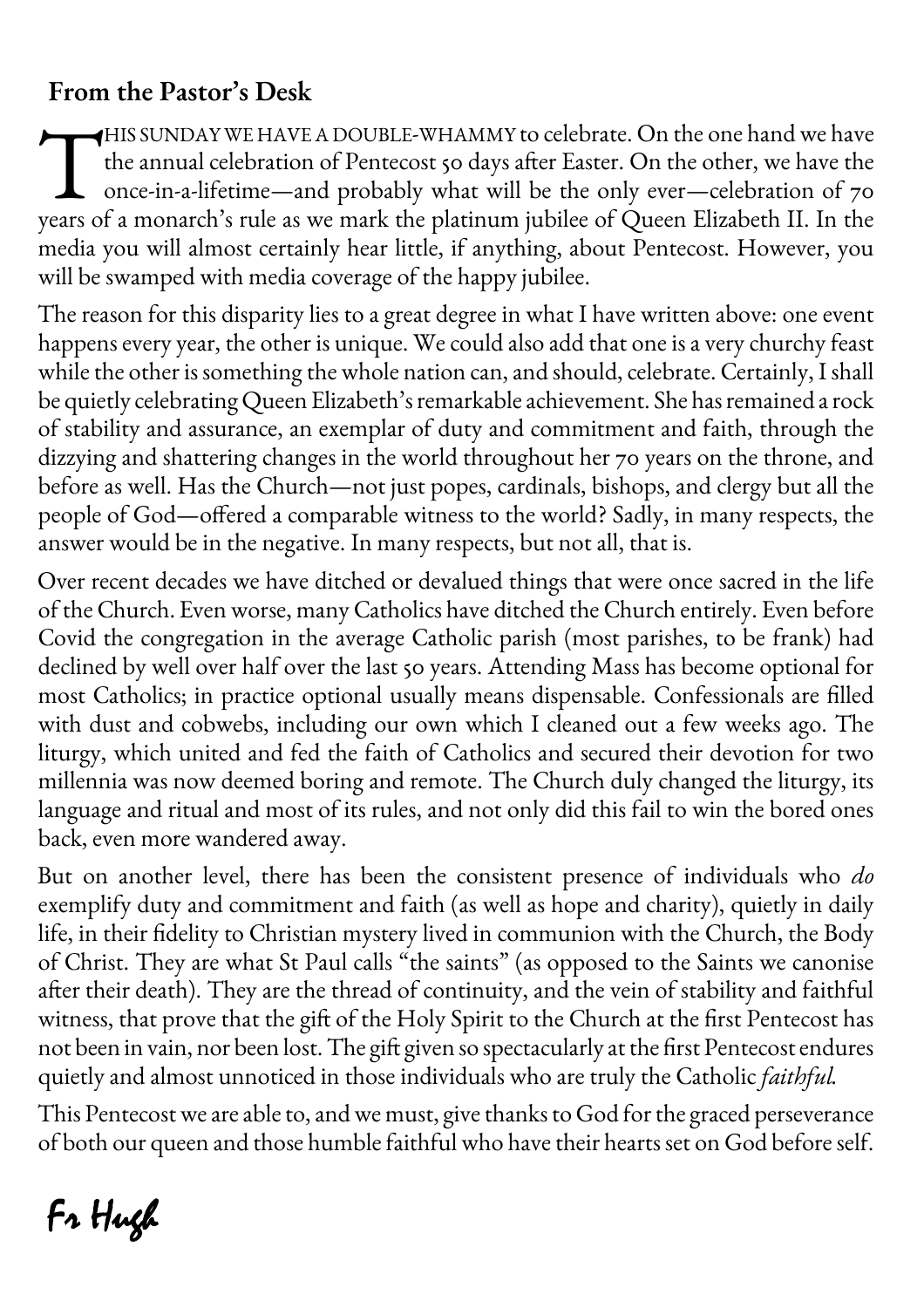\*\* PLEASE DO NOT PUT ENVELOPES FOR OTHER PARISHES IN THE COLLECTION HERE. THE COLLECTION IS FOR ST ELIZABETH'S ONLY. Envelopes for other parishes cannot be sent to those parishes.If for some reason you prefer not to give to St Elizabeth's, please deliver envelopes for other parishes directly to them. \*\*

#### **The sick and others needing prayer**

Terry Turner, Sue Carver, Philip & Eva Molyneux, Joan Fawson, Ronnie Charnock, Tess Mills, Jean Olverson.

*Please let the Parish Office know if anyone, who cannot come to church and would like Holy Communion at home or a visit from Fr Hugh.*

#### **Anniversaries this week (within the last 10 years)**

David Forshaw, John Vose, Pam Bialeck, Josephine Darragh

#### **First Holy Communion Preparation**

Please pray for Sienna, Sam, Alex, Niamh, Harriet, Marco, Esme,Imogen, Evan and Shaun who will be making their First Holy Communion here on the Feast of Corpus Christi, Sunday 19 June.

#### **St Mary's School 150th Anniversary Mass and Procession**

On Wednesday, 13 July at 2.00 pm will be the end of term Mass for the children of St Mary's. The children will hold a procession round the school and church grounds before the Mass, to celebrate the 150 years of St Mary's, followed by a picnic in the presbytery garden. Parishioners are very welcome to attend the Mass and procession.

#### **Volunteers' Week**

This annual event in the civil calendar runs this year from 1 to 7 June. Fr Hugh would like to acknowledge and thank all those who serve the parish as volunteers, be it as readers, ushers and collectors at Mass, taking Communion to the sick and infirm, working in our grounds and buildings, in the office, as counters, arranging the flowers and cleaning the church, and preparing candidates for the sacraments. Their work oils the wheels of the parish so that things get done without stress and in good time. In this way they assist the parish priest in his work. Remember, the parish exists for your benefit and God's glory, so if you would like to volunteer in any way, please get in touch with the parish office.